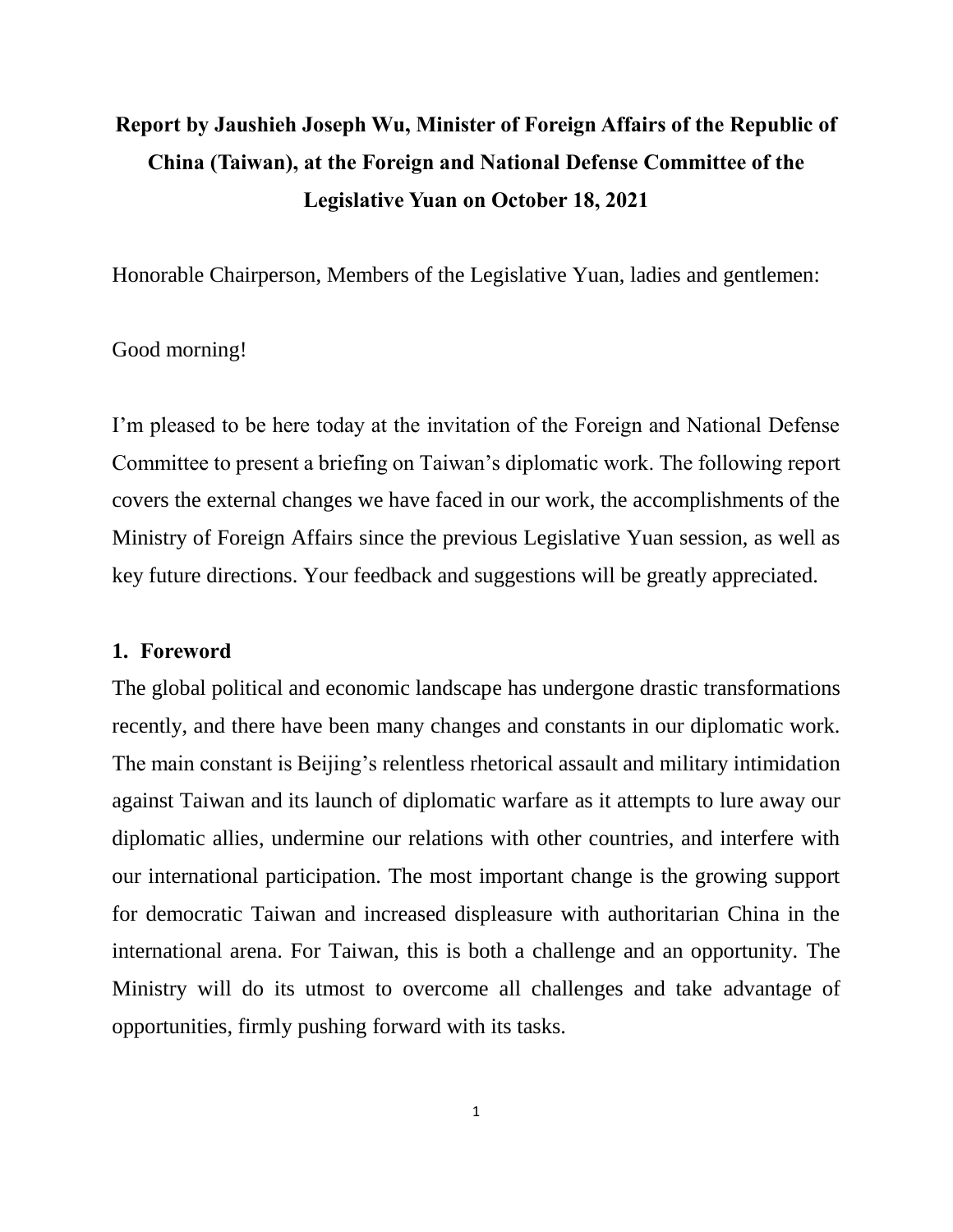- **2. Major external developments facing Taiwan in its diplomatic work**
- **2.1. With the world still facing many threats and challenges, Taiwan cannot stand on the sidelines:** The world continues to face numerous traditional and nontraditional security threats, the major ones including the ongoing global COVID-19 pandemic, potential risk of conflict in many areas, persistent threat of authoritarianism to democracy around the world, existing threats from international terrorism, all manner of threat worldwide brought on by climate change, challenges to the restructuring of global supply chains, cybersecurity, and disinformation.
- **2.2. As opposition to authoritarianism increases among democratic countries, security across the Taiwan Strait has received greater attention:** China's belligerent actions across the Taiwan Strait, East China Sea, South China Sea, Xinjiang, and Hong Kong; lack of transparency as regards the origin of COVID-19; wolf-warrior diplomacy; and other factors have led to growing friction between China and many democracies in Europe and North America. The international community has repeatedly expressed concern over Beijing's continuous military intimidation against Taiwan and recognized that its provocative actions undermining regional stability constitute a serious challenge to peace and stability in the Indo-Pacific region. The Quadrilateral Security Dialogue (QUAD), US-Japan Summit, US-Republic of Korea Summit, European Union-Japan Summit, G7 Foreign and Development Ministers' Meeting, Japan-Australia 2+2 Foreign and Defense Ministerial Consultations, G7 Leaders' Summit, North Atlantic Treaty Organization Summit, and EU-US Summit all reiterated the importance of maintaining peace and stability across the Taiwan Strait, underscoring the fact that security across the Taiwan Strait has become a focus of global concern.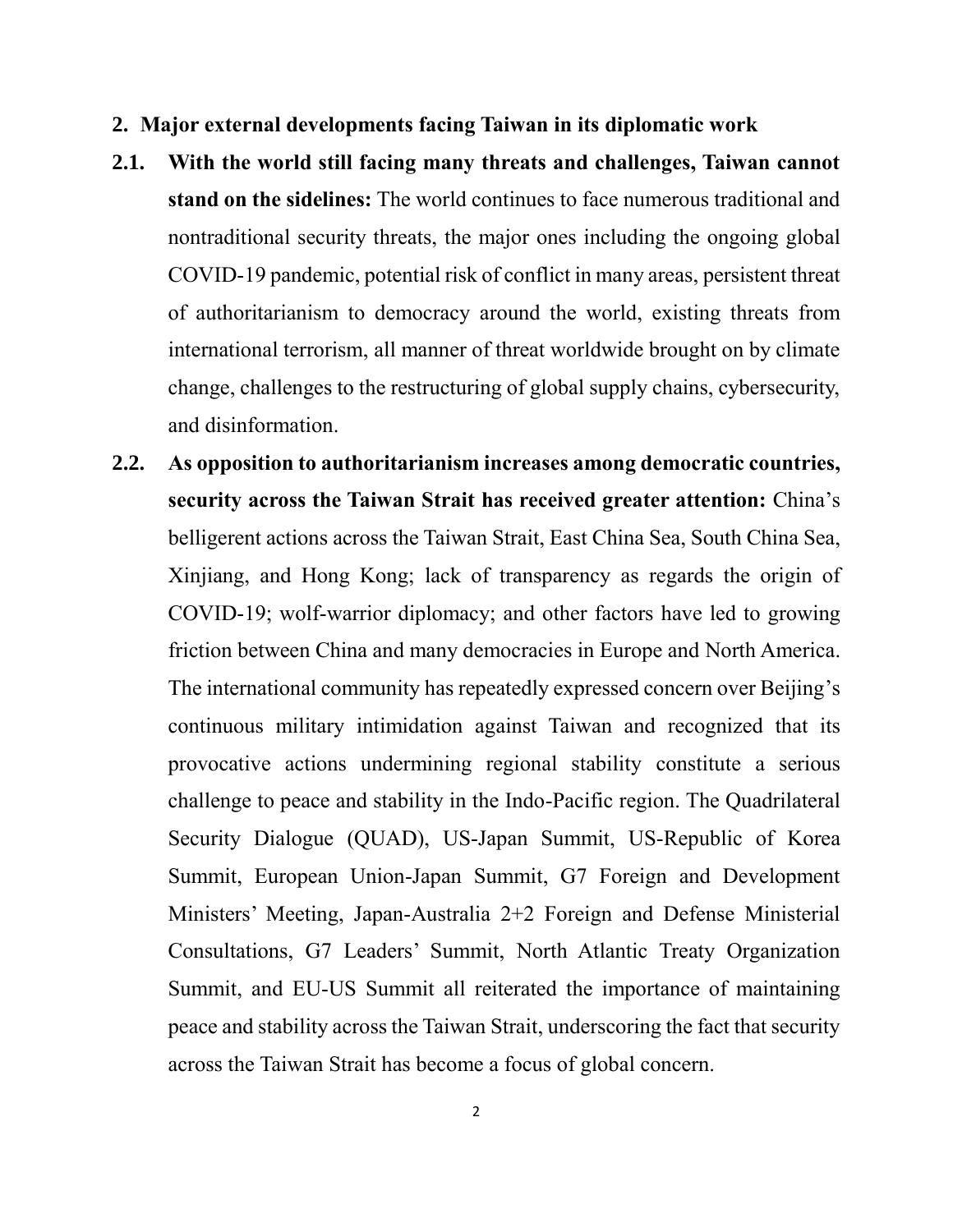- **2.3. As the Indo-Pacific region has become a global strategic center, Taiwan's strategic position has been enhanced:** The Indo-Pacific region has become a global strategic and diplomatic center. The US-China confrontation, South China Sea disputes, security issues across the Taiwan Strait, India-China border conflicts, and tension in Australia-China relations, among other issues, have become a focus of international attention. The US recently withdrew from Afghanistan and shifted its strategic priorities to the Indo-Pacific region, as reflected in the staging of a QUAD summit twice this year; the announcement by Australia, the United Kingdom, and the US of the formation of AUKUS, a trilateral security partnership; and the upcoming release of the latest US Indo-Pacific strategy report this fall. Taiwan occupies a special strategic position in the Indo-Pacific region, stands on the front lines of opposition to authoritarianism, and marks the most important line of defense for the democratic community. Taiwan's strategic position has been enhanced significantly.
- **2.4. China's relentless suppression of Taiwan in the international arena brings formidable diplomatic challenges:** China has never stopped, and has in fact ramped up, its suppression of Taiwan in the international arena, posing the biggest consistent diplomatic challenge to Taiwan. Not only has Taiwan long been excluded from the United Nations system, but under China's growing influence in the UN in recent years, it has also been barred from numerous important international organizations, including the World Health Organization and its annual World Health Assembly, and other UN agencies. However, such suppression has reinforced Taiwan's determination to rejoin international organizations.

## **2.5. Taiwan continues to contribute to the international community and**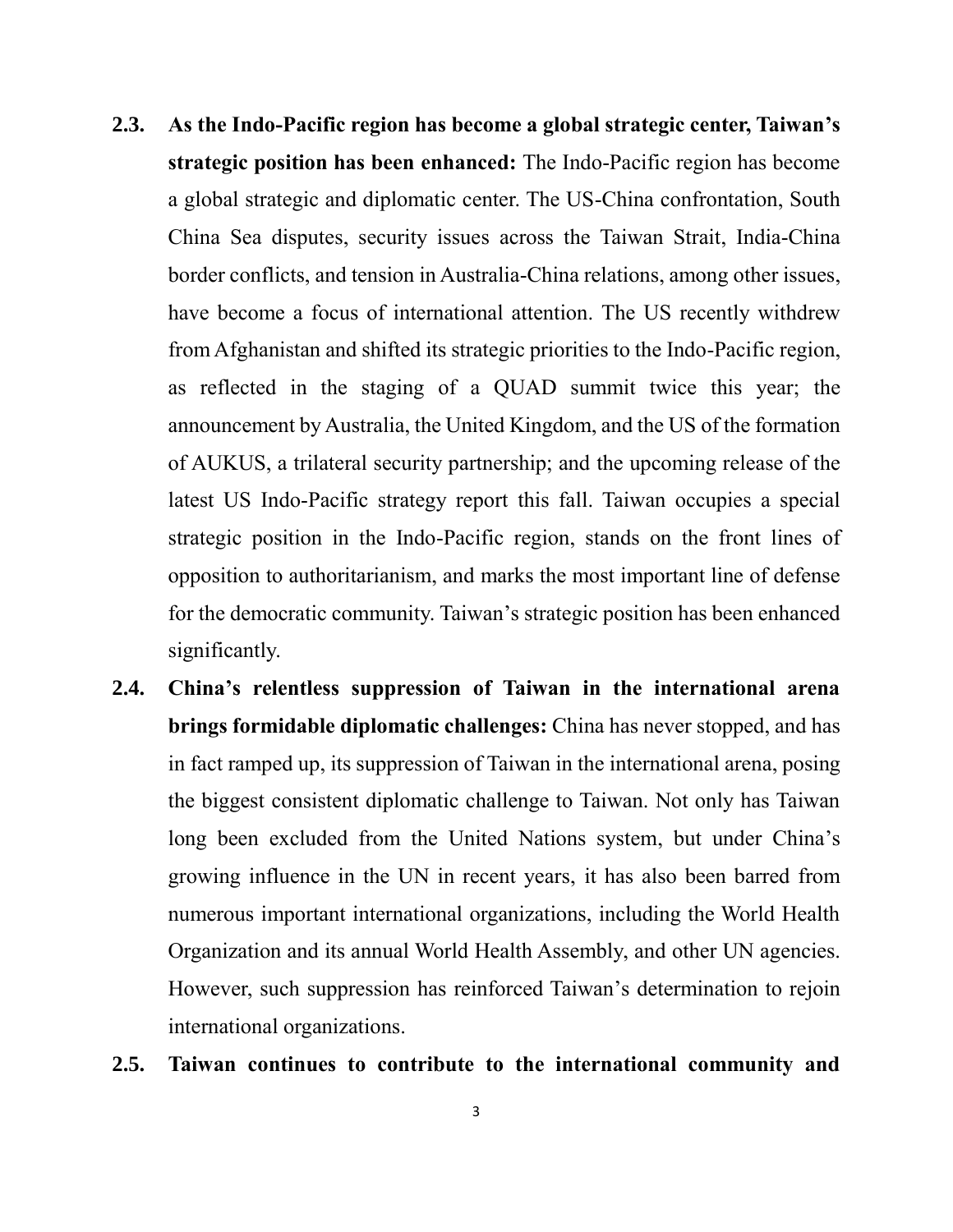**garner greater support:** Taiwan has won widespread acclaim for its continuous contributions to the international community in a number of areas, including the safeguarding of freedom, democracy, human rights, and other values; maintenance of regional peace, stability, and prosperity; cooperation in disease prevention and public health; security in global supply chains; disaster relief and assistance; cybersecurity; climate change; and sustainable development. It has also received greater international support, including donations of COVID-19 vaccines from Japan, the US, Lithuania, the Czech Republic, Poland, and Slovakia.

## **3. Major accomplishments in steadfast diplomacy since the last Legislative Yuan session**

## **3.1. Stable and cordial ties with diplomatic allies**

High-level officials from Taiwan and diplomatic allies have put mutual visits on hold in recent months because of the pandemic but have engaged in interactions through videoconferencing. President Tsai Ing-wen extended birthday wishes to King Mswati III of Eswatini by phone in April. I have spoken with high-level officials of diplomatic allies on many occasions. I held a videoconference with Guatemalan Minister of Foreign Affairs Pedro Brolo in May; made a video call in August to congratulate new Prime Minister of Saint Lucia Philip J. Pierre on behalf of President Tsai; called Prime Minister of Saint Vincent and the Grenadines Ralph Gonsalves in August to wish him a speedy recovery; and made a video call in September to congratulate Prime Minister John Briceño on the 40th anniversary of the independence of Belize. In addition, I recorded congratulatory messages for the 65th anniversary of the establishment of diplomatic relations between Taiwan and Haiti and for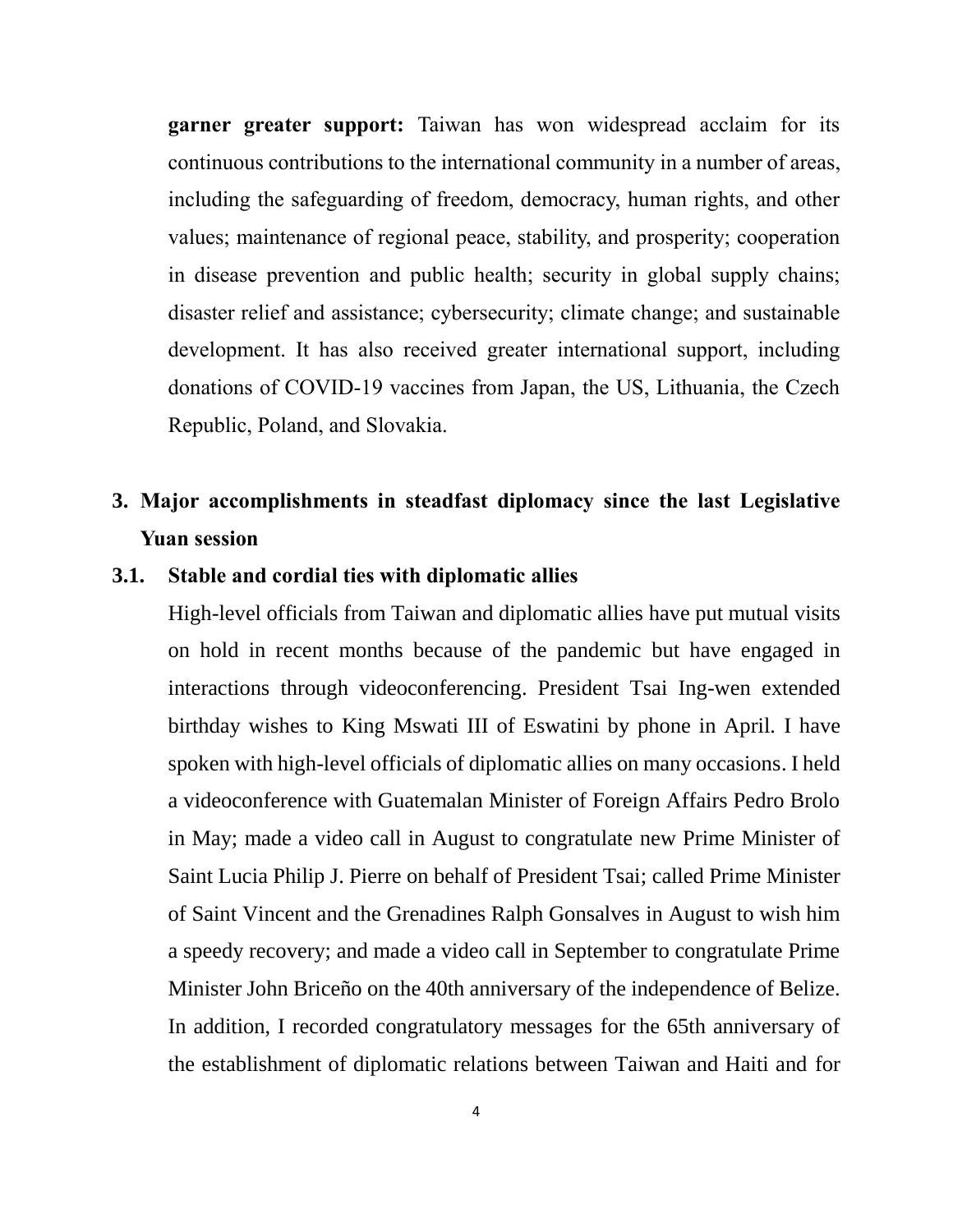the 40th anniversary of the establishment of diplomatic ties between Taiwan and Saint Vincent and the Grenadines.

Bilateral cooperation programs are proceeding smoothly. We reactivated the Taiwan-Palau safe travel bubble on August 14; signed cooperation agreements with Nicaragua and Saint Christopher and Nevis; held virtual Partnership Opportunity Delegation meetings with Paraguay and the US; and conducted virtual seminars with the US to discuss joint assistance for Taiwan's Pacific allies in postpandemic economic recovery and sustainable development.

Taiwan proactively assists diplomatic allies with postdisaster reconstruction and combating disease. We provided disaster relief funds of US\$300,000 to Saint Vincent and the Grenadines after it was hit by volcanic eruptions and promoted a consultancy project on disaster management and medical capacity building in the country. We also provided US\$500,000 for earthquake relief in Haiti, supported Eswatini's restoration and reconstruction efforts, and have continued to donate face masks, oxygen concentrators, and other antipandemic supplies to allies.

#### **3.2. Steady advances in Taiwan-US relations**

Taiwan-US relations are rock solid and advancing steadily. We have strengthened our partnership through many different channels and expanded cooperation into more domains.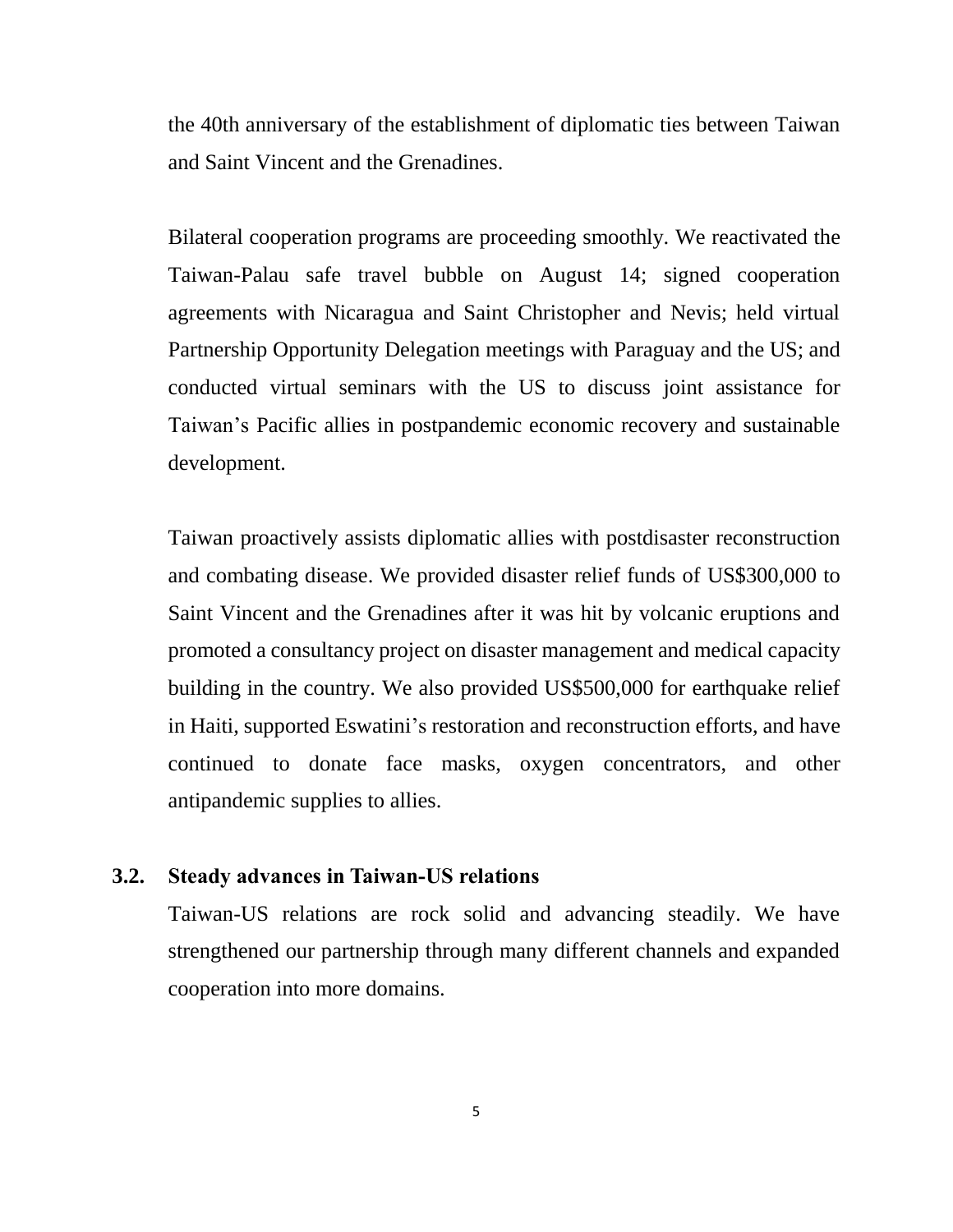The US government has continued to take concrete actions to support Taiwan. In April, President Joe Biden sent former Senator Chris Dodd (D-CT) and former Deputy Secretaries of State Richard Armitage and James Steinberg to visit Taiwan. On April 9, the Department of State formally issued revised guidelines for US government interactions with Taiwan counterparts, emphasizing that Taiwan is a vibrant democracy and one of the closest security and economic partners of the US. In August, the Biden administration announced its first arms package to Taiwan, totaling US\$750 million, continuing the US policy of normalizing military sales to Taiwan followed in recent years. Furthermore, in separate responses in August concerning the US military withdrawal from Afghanistan, President Biden and White House National Security Advisor Jake Sullivan publicly reaffirmed the US's rocksolid commitment to Taiwan. At a hearing at the House of Representatives Committee on Foreign Affairs in September, Secretary of State Antony Blinken stated that the US would honor its commitments under the Taiwan Relations Act. National Security Advisor Sullivan, Secretary Blinken, and Deputy Secretary of State Wendy Sherman have also separately conveyed to Prime Minister Ingrida Šimonytė and other high-level officials of Lithuania strong US support for the development of Taiwan-Lithuania relations.

The US government staunchly supports Taiwan's international participation. Secretary Blinken issued a press statement in May entitled "Restoring Taiwan's Appropriate Place at the World Health Assembly." Secretary of Health and Human Services Xavier Becerra spoke up for Taiwan at the WHA and held a bilateral videoconference with Minister of Health and Welfare Chen Shih-chung.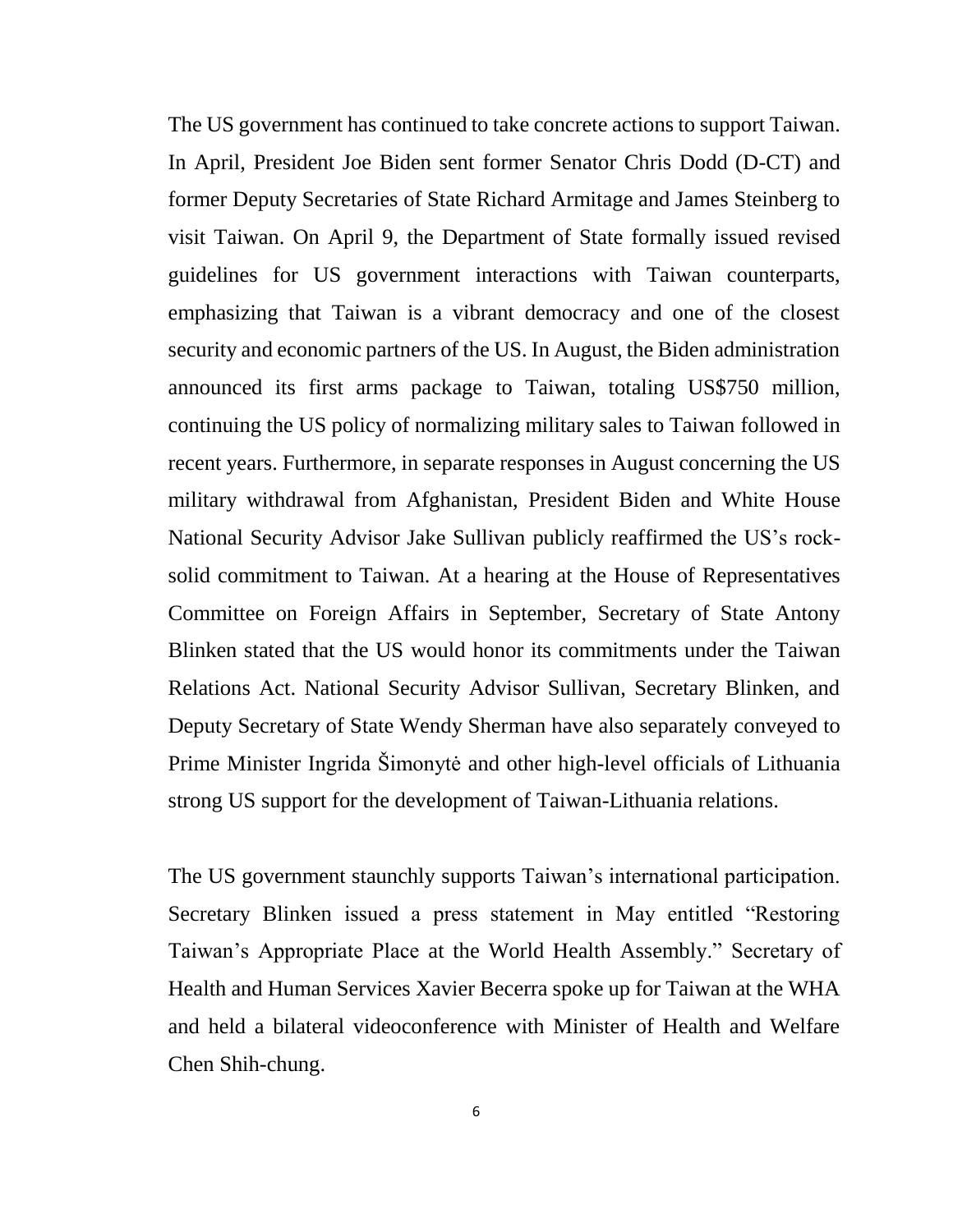The US Senate and House of Representatives have shown bipartisan support for Taiwan and, through various channels, have continued to urge the US administration to upgrade relations with Taiwan. Senator Scott Perry (R-PA) sponsored the Taiwan PLUS Act in March. Representative Lisa McClain (R-MI) and 22 other Republican Representatives wrote a joint letter to President Biden in March calling for the US to sign a free trade agreement with Taiwan. Both the Senate Committee on Foreign Relations and House Committee on Foreign Affairs launched a transnational campaign on social media with the hashtag #LetTaiwanHelp in April; a total of 126 Senators and Representatives voiced their support for Taiwan in response. The US Innovation and Competition Act of 2021 was sponsored by Senate Majority Leader Chuck Schumer (D-NY) in May and passed by the Senate in June; it incorporated numerous elements favorable to Taiwan. The Ensuring American and Global Leadership and Engagement Act (or "Eagle Act") was introduced by Representative Gregory Meeks (D-NY), Chairman of the House Committee on Foreign Affairs, in May and passed by the Committee in July. Senators Tammy Duckworth (D-IL), Dan Sullivan (R-AK), and Chris Coons (D-DE) visited Taiwan on a military aircraft in June, highlighting bipartisan congressional support for Taiwan; they announced a US donation of COVID-19 vaccines to Taiwan during their visit. Senator Mark Warner (D-VA), Chairman of the Senate Select Committee on Intelligence, and Republican Senator Marco Rubio (R-FL), Vice Chairman of the Committee, led 40 other Senators in writing a joint letter in June to US Trade Representative Katherine Tai, affirming the resumption of talks with Taiwan by the Office of the US Trade Representative on a Trade and Investment Framework Agreement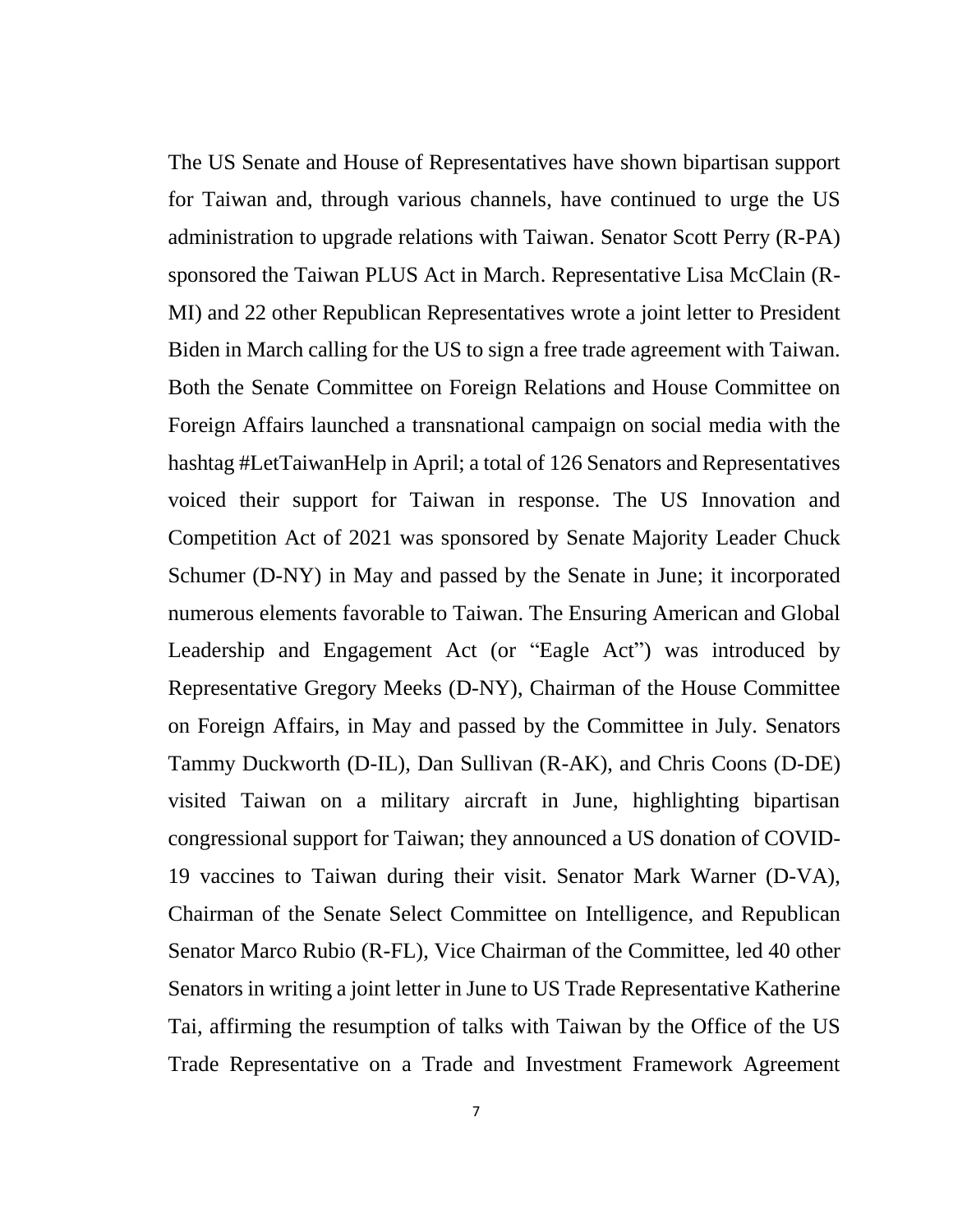(TIFA). The Senate Committee on Armed Services passed the Senate version of the National Defense Authorization Act for Fiscal Year 2022 in July and the House Committee on Armed Services voted to approve the House version in September.

Taiwan and the US have steadily broadened and deepened cooperation in many areas. We signed an MOU to establish a Coast Guard Working Group in March. For the third consecutive time, Taiwan sent the largest delegation to the SelectUSA Investment Summit, which was held virtually this year by the US Department of Commerce in June. The 11th round of TIFA talks was held at the end of June. Between March and mid-September, Taiwan, the US, and Japan hosted seven virtual international seminars under the Global Cooperation and Training Framework (GCTF); Australia, the UK, and Slovakia cohosted some of these events.

Meanwhile, Taiwan has strengthened relations with US states. New Mexico reopened its office in Taiwan in March, upholding a decision made in late 2020. The Guam Visitors Bureau Taiwan was upgraded and renamed the Guam Taiwan Office in May. On September 1, Montana appointed a new representative to Taiwan and reopened its Taiwan office. As of today, 30 US states and Guam have passed a total of 42 resolutions supporting Taiwan.

## **3.3. Continued enhancement of Taiwan-Japan relations**

Taiwan-Japan relations are stable and cordial. Japan has shown greater support for Taiwan in the international arena in recent years. In its white paper *Defense of Japan 2021*, the Japanese government for the first time explicitly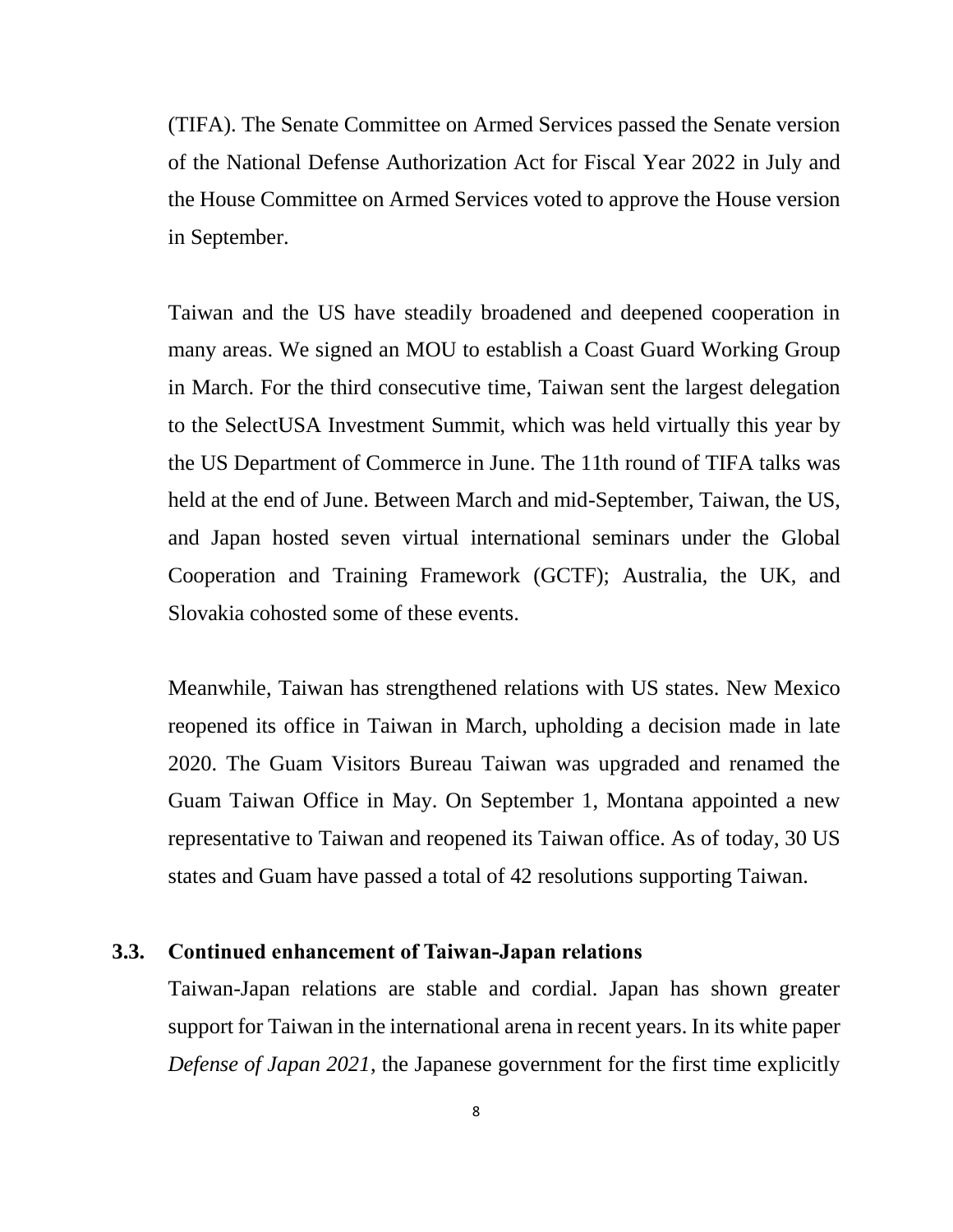stated the importance of stability across the Taiwan Strait. It has reaffirmed this position at numerous international events. Then Prime Minister Yoshihide Suga, then Chief Cabinet Secretary Katsunobu Kato, and Minister for Foreign Affairs Toshimitsu Motegi publicly endorsed Taiwan's participation in the WHA on several occasions, while then Minister of Health, Labour and Welfare Norihisa Tamura spoke up for Taiwan at the WHA. The Japanese government reiterated a similar position in its *Diplomatic Bluebook 2021*. Furthermore, in June, the House of Councillors approved for the first time a resolution calling on WHO to resolve the Taiwan issue. As of today, 37 local assemblies have issued related statements.

Taiwan and Japan enjoy close exchanges, with parliamentary interactions in particular growing more frequent. Keiji Furuya, Member of the House of Representatives and Chairman of the Japan-R.O.C. Diet Members' Consultative Council, initiated in July a virtual trilateral strategy forum for parliamentarians from Taiwan, the US, and Japan. President of the Legislative Yuan You Si-kun and legislators of various political parties participated in the event, while former Japanese Prime Minister Shinzo Abe delivered an address as a special guest. In addition, the fourth videoconference for young Taiwanese and Japanese academics conducting joint research was held this year.

Japan has donated a total of five batches of COVID-19 vaccines to Taiwan, amounting to over 3.9 million doses, and is considering donating a sixth batch. In order to express gratitude and enhance antipandemic cooperation, our government donated a total of 10,000 pulse oximeters and 1,008 oxygen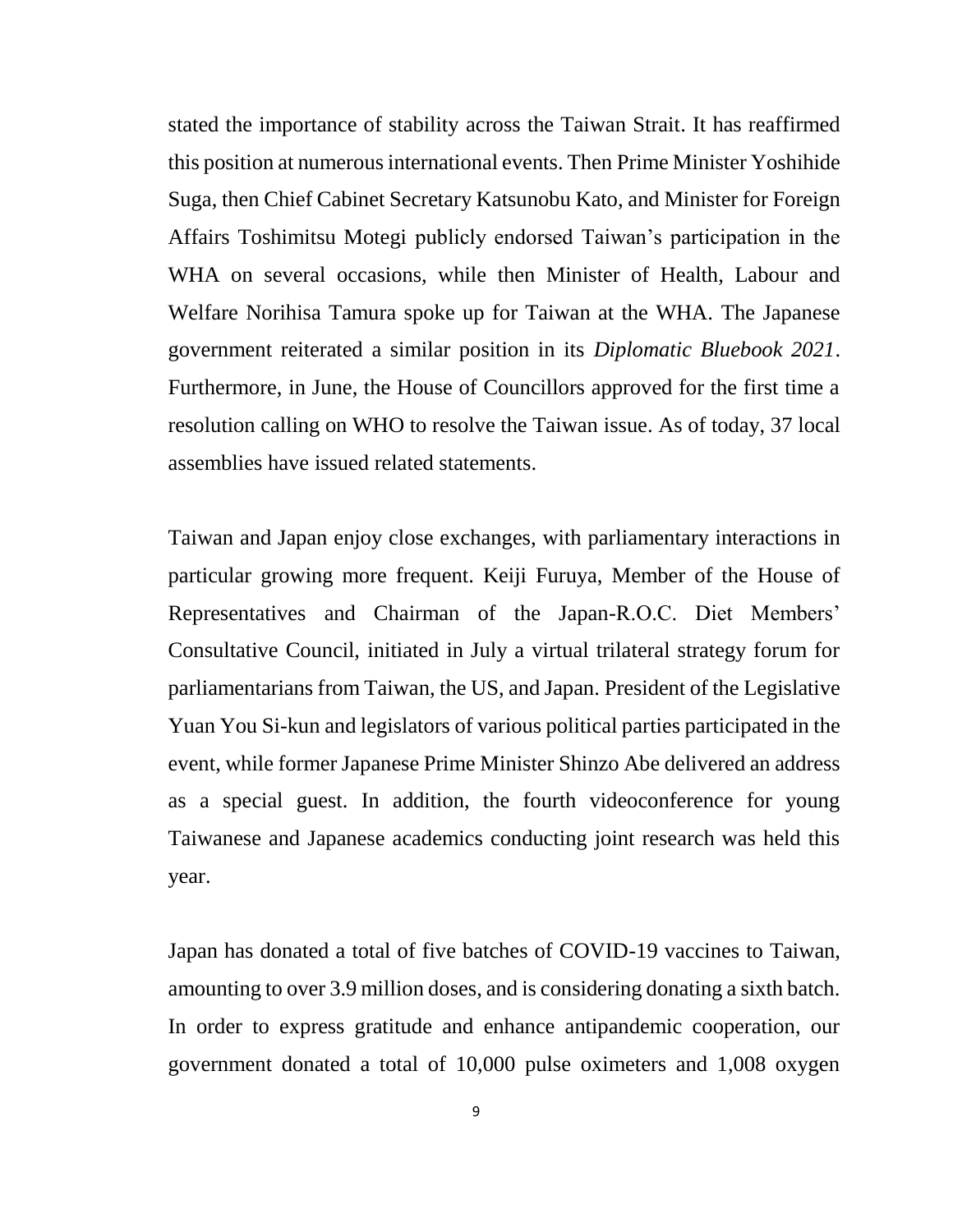concentrators to Japan in September and October, creating a virtuous cycle in our bilateral friendship.

During the Tokyo Olympic Games, 28 local governments in Japan volunteered to host the Taiwanese delegation, the highest for any delegation, while the Taiwanese and Japanese people supported athletes from each other's countries. All this demonstrates the cordial friendship between the two countries.

#### **3.4. Steady advancement of Taiwan-Europe relations**

Relations between Taiwan and Europe have maintained a healthy momentum, with both sides continuing to deepen exchanges and cooperation based on such shared values as democracy, freedom, and human rights. Taiwan has become an important partner in the Indo-Pacific region for European nations.

Taiwan and the EU have fortified bilateral cooperation through the Human Rights Consultations, the Labor Consultation, and other existing platforms. Early this year, we cohosted the EU-Taiwan Supply Chains Forum in response to new global challenges.

In early September, Taiwan was included for the first time in a joint communication to the European Parliament and the Council, entitled *EU strategy for cooperation in the Indo-Pacific*. The EU announced that it would bolster cooperation with Taiwan in the semiconductor industry and other value chains, engage Taiwan in data protection dialogue, and deepen bilateral economic, trade, and investment relations.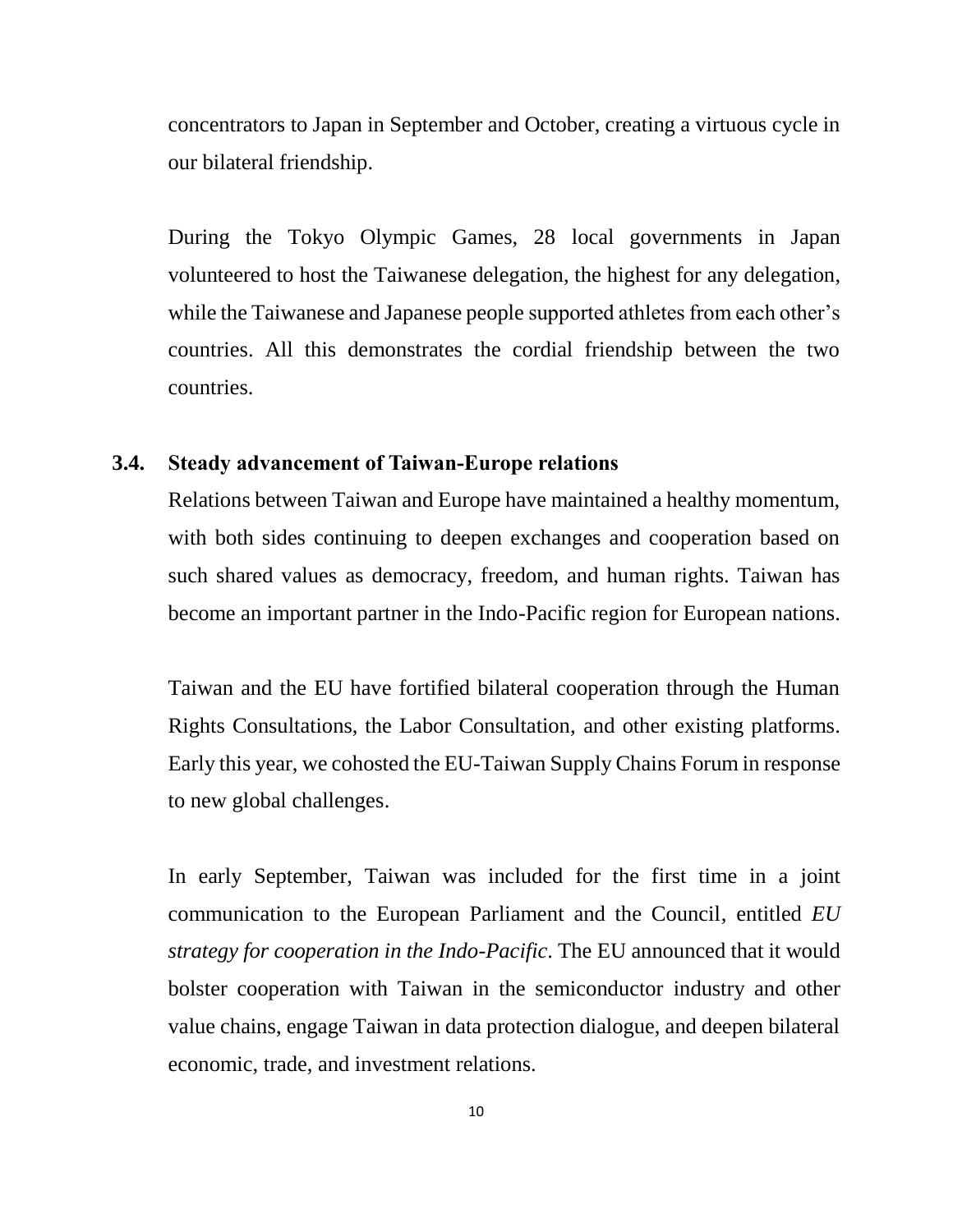Taiwan and Europe have achieved breakthroughs in substantive relations in a number of domains. A Taiwanese representative office will be set up in Lithuania, the first new representative office to be established in Europe in 18 years. A scientific cooperation agreement was signed remotely by Taiwan and Finland in June and August, respectively. An aviation service agreement was signed with Germany in July. And a pact on judicial cooperation in criminal matters was signed with Slovakia in August, the second such agreement with a European country after Poland.

The EP and the national parliaments of many European countries have been staunch supporters of Taiwan. As of today, the EP has passed 11 resolutions backing Taiwan this year. In early September, the EP's Committee on Foreign Affairs passed with a high number of votes a Taiwan-EU political relations and cooperation report and related amendments, recommending that the EU's representative office in Taiwan be renamed the European Union Office in Taiwan. This month, the French National Assembly will vote on a resolution advocating Taiwan's inclusion in working and multilateral mechanisms under international organizations. The Formosa Club in Europe welcomed 89 crossparty members of the Canada-Taiwan Parliamentary Friendship Group into its fold in August; it also backed Taiwan's participation in the WHA through concrete action and expressed strong support for Lithuania's development of relations with Taiwan. Senator Alain Richard, Chairman of the French Senate's Taiwan Friendship Group, led a cross-party delegation to Taiwan this month, undaunted by intimidation and interference from the Chinese government and showing his friendship for Taiwan through action. Minister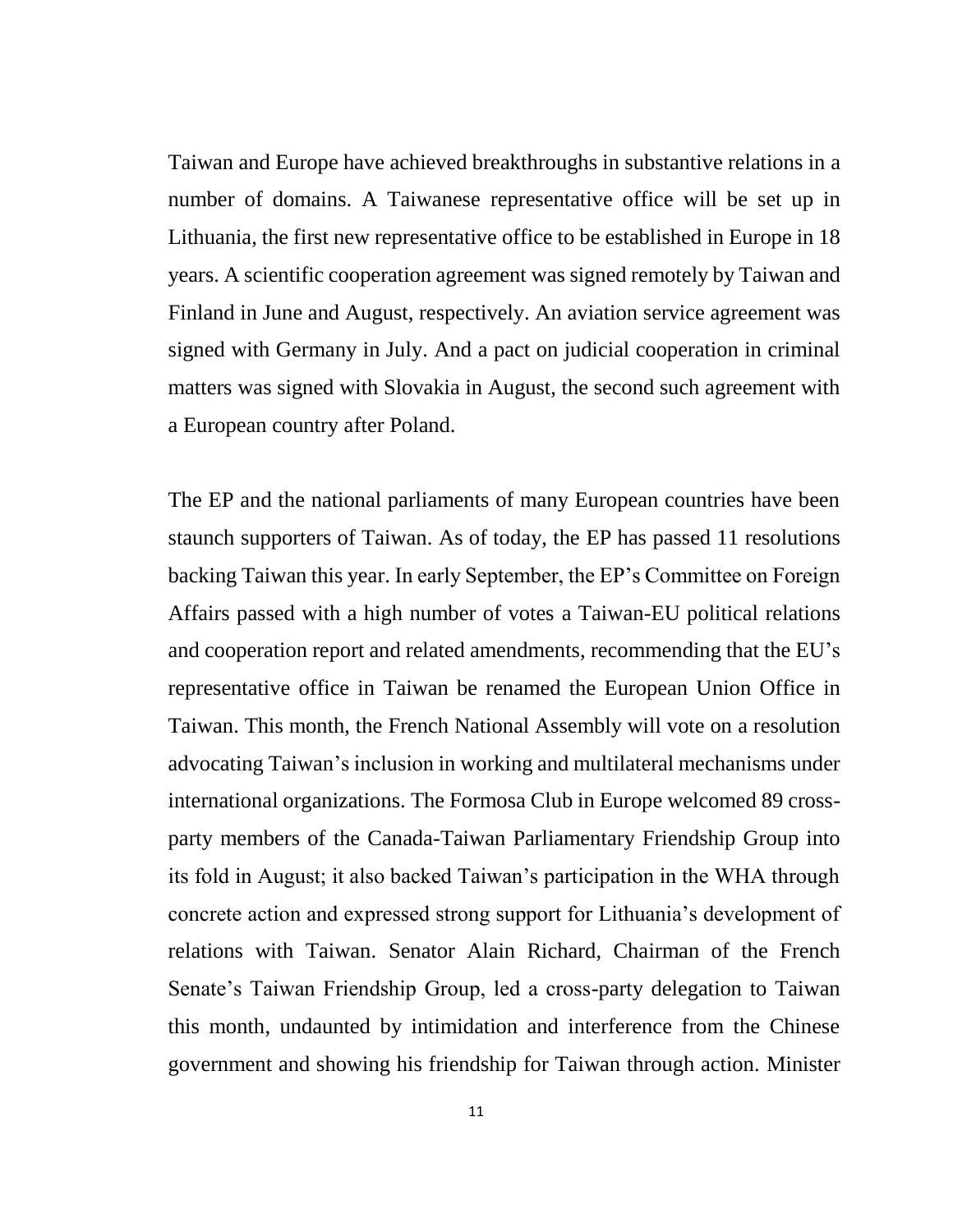of the National Development Council Kung Ming-hsin will be leading an economic and trade mission to the Czech Republic, Slovakia, and Lithuania to deepen substantive exchanges between Taiwan and European nations.

#### **3.5. Further deepening the New Southbound Policy**

Taiwan has continued to deepen its diverse exchanges with New Southbound Policy partner countries and has achieved considerable success.

In terms of economic and trade exchanges, in the first half of this year, trade between Taiwan and New Southbound Policy partner countries reached US\$68.4 billion, for year-on-year growth of 32.14 percent, while 255 cases of inbound investments from these partners were approved, up 57.5 percent yearon-year. Industrial Collaboration Forums were held virtually with six partners, namely India, Indonesia, Malaysia, the Philippines, Thailand, and Vietnam. In addition, talks were held with halal businesses, market developments and needs of New Southbound Policy partners were studied, and assistance was provided to Taiwanese companies seeking business opportunities, such as drawing up plans for collaboration with India in semiconductors and the internet of things.

In terms of people-to-people exchanges, more than 50,000 individuals from New Southbound Policy partner countries came to Taiwan to study or attend workshops last year, with the number of students in degree programs registering a slight increase. Related programs and lectures were organized to recruit talented personnel in science and technology and the social sciences from these nations. Although the COVID-19 pandemic has caused tourist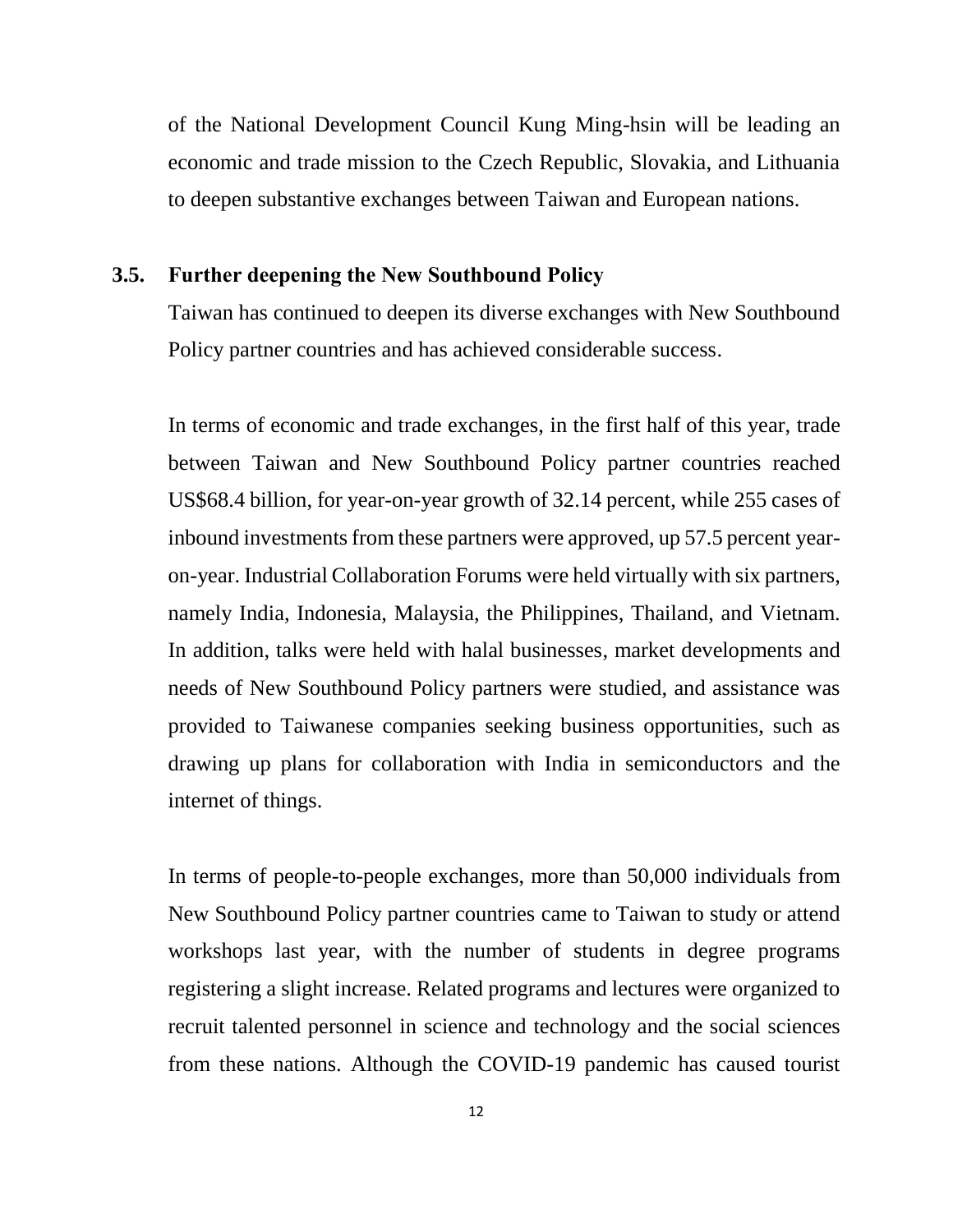numbers to fall this year, we have maintained our momentum for tourism through new media and plan to attract visitors from among the region's large Muslim population. The Ministry announced that the trial visa-waiver program for three New Southbound Policy partner countries—Brunei, the Philippines, and Thailand—would be extended from August 1, 2021, through July 31 of next year.

In terms of resource sharing, under the One Country, One Center initiative and in coordination with eight partner countries, including India, Indonesia, and Vietnam, 32 virtual conferences and lectures were held and training was provided to 14 healthcare professionals between January and June. Exchanges were conducted in such areas as health insurance information systems and dengue fever prevention and control. Taiwan has also continued to donate medical supplies to partner countries.

As for regional connectivity, the fifth Yushan Forum was convened on October 8 as a virtual and in-person event in Taipei. Former Prime Minister of Australia Tony Abbott was invited to deliver an opening address, and exchanges and discussions on common regional concerns were held.

#### **3.6. Increasing momentum for Taiwan's international participation**

Owing to China's interference, Taiwan has been unable to participate in the UN system, but the international community widely recognizes that Taiwan can help. An ever-increasing number of nations, including their executive and legislative branches of government, media, and citizens, have acknowledged that Taiwan's appeal for international participation is both appropriate and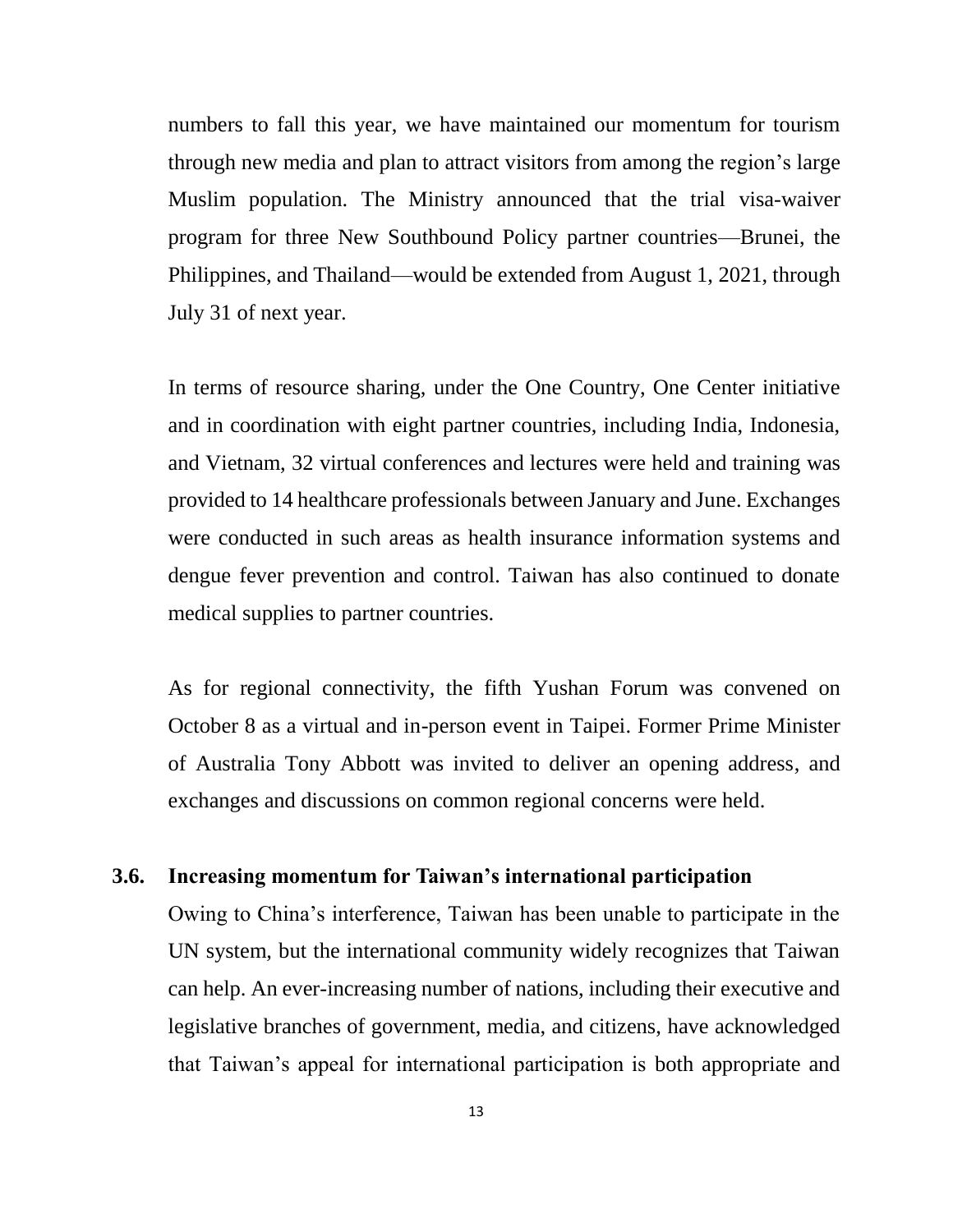legitimate. The magnitude of support for Taiwan has increased steadily year after year.

Taiwan's bid to attend the WHA this year again received unprecedented worldwide support. The G7 Foreign and Development Ministers and the EU issued a communiqué clearly stating their support for Taiwan's meaningful participation in WHO and the WHA. Fourteen diplomatic allies raised proposals, wrote letters, or spoke up for Taiwan. Australia, Canada, Japan, the US, five other like-minded countries, and the Sovereign Order of Malta voiced their support for Taiwan's campaign during a plenary session of the WHA. The Prime Ministers of Japan, Canada, and Sweden were among leaders and high-level officials of more than 40 countries and the EU who publicly endorsed Taiwan's bid. Furthermore, more than 3,000 parliamentarians from more than 100 countries backed Taiwan in diverse ways.

This year Taiwan adopted innovative and diverse approaches in seeking broader attention and support from the international community for its UN bid. All 14 of our diplomatic allies that are UN Member States either jointly or individually wrote to the UN Secretary-General, urging him to include Taiwan in the UN system. Heads of state of several allies spoke up for Taiwan during the UN General Debate. In addition, the US, Japan, Australia, and other likeminded nations have continued to show staunch support for Taiwan at various events in different ways. Parliamentarians of 13 countries—namely, Argentina, Canada, Chile, Eswatini, Ireland, Italy, Peru, Russia, South Africa, Sweden, Uruguay, the UK, and the US—endorsed Taiwan's UN bid through parliamentary motions, joint statements, or letters to the UN Secretary-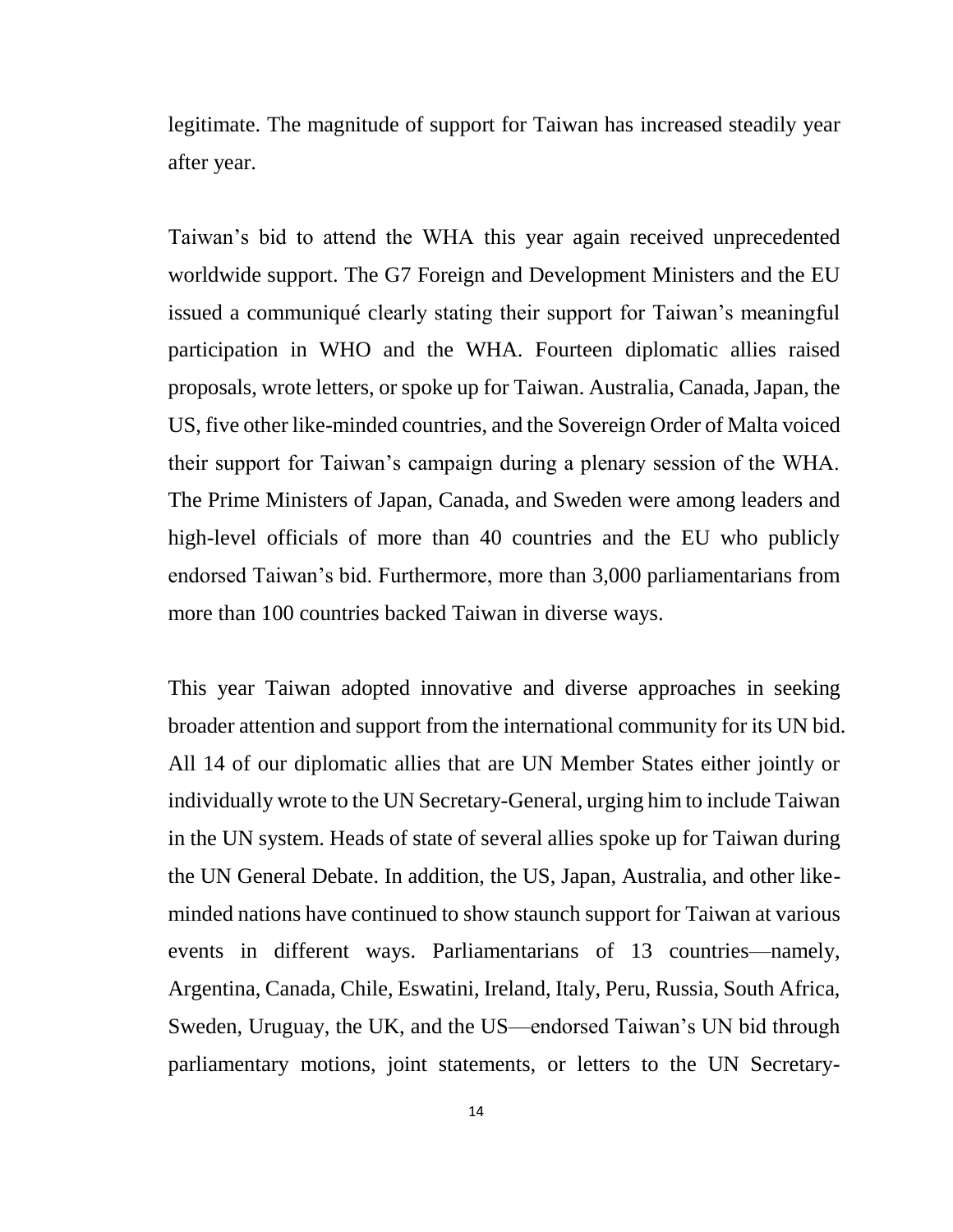General or to the Foreign Minister or Permanent Representative to the UN of their respective countries, among other actions. I wrote an op-ed on our UN bid, which was published at least 226 times by prominent media outlets in the US, Japan, France, the UK, and other countries. *To Freedom*, a short film produced for this year's UN campaign, was well received, gaining 11.89 million views online. On the newly created *GiveTaiwanAVoice.com* website, nearly 4,500 prominent political figures, parliamentarians, and private citizens from 76 countries expressed support for Taiwan. The Taipei Economic and Cultural Office in New York hosted seven side events in coordination with Taiwan's UN bid. Overall, this year's campaign received much broader international support.

Taiwan continues to bolster its participation in the Asia-Pacific Economic Cooperation (APEC) forum. Our Leader's Representative, Morris Chang attended the APEC Informal Leaders' Meeting in July, sharing our experience in containing COVID-19. Between March and September, Taiwan participated in 10 APEC meetings for senior and higher-level officials, including the Senior Officials' Meetings, Finance and Central Bank Deputies Meeting, and Ministers Responsible for Trade Meeting. During this same period, we received more than US\$1 million in APEC funding for 15 initiatives—the highest number among member economies—and hosted 14 APEC seminars and activities.

Taiwan proactively participates in international organizations. The Country Office in Taiwan of the Central American Bank for Economic Integration began operation in July as the first branch office of an intergovernmental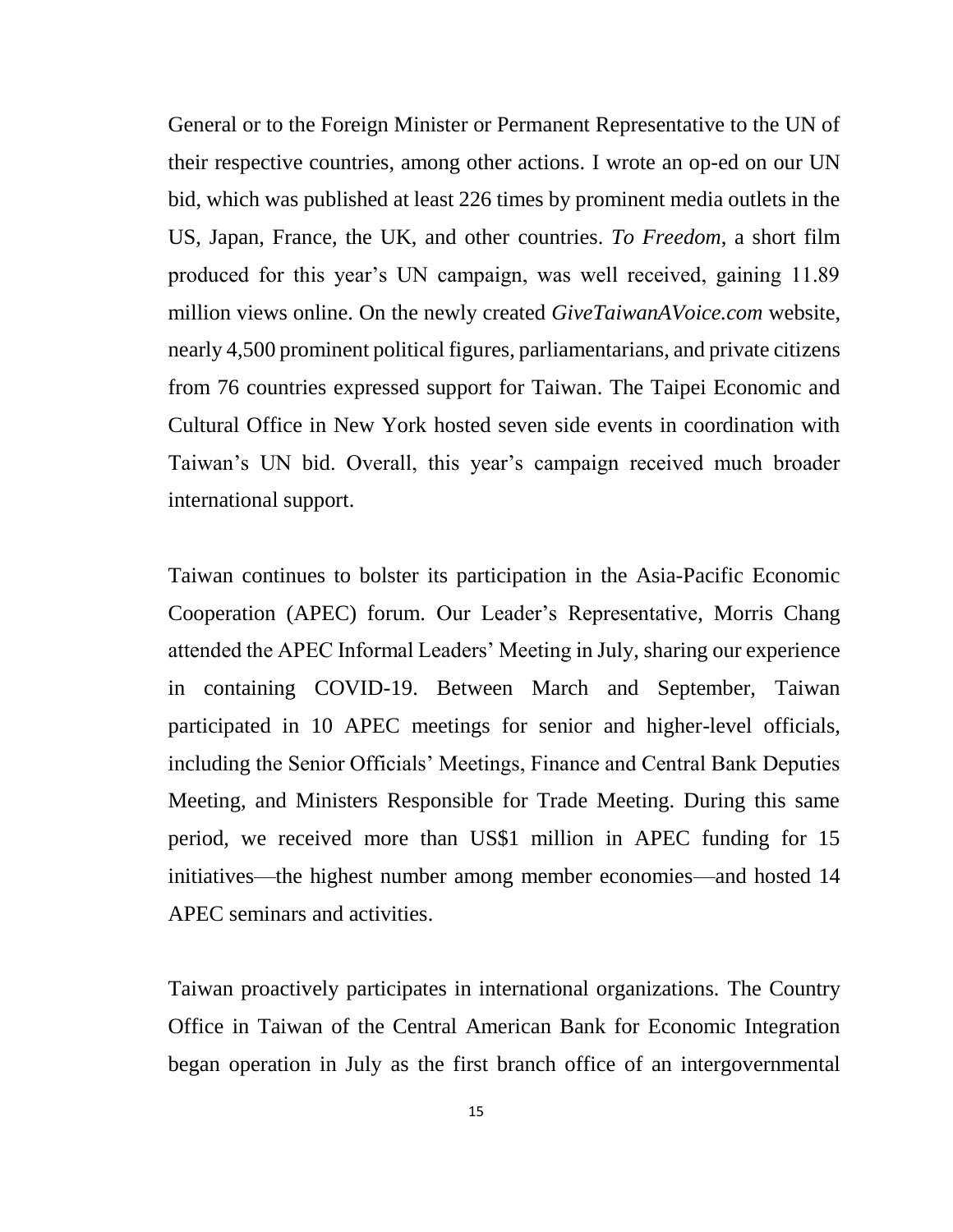organization to be established in Taiwan. Taiwan was reelected as a member of the Executive Committee of the Asia-Pacific Association of Agricultural Research Institutions and named Second Vice Chair of the Asian Productivity Organization. The Executive Secretary of the Asia/Pacific Group on Money Laundering, Gordon Hook, was invited to serve as speaker at a GCTF international seminar for the first time.

### **3.7. Taking proactive steps to make our voice heard internationally**

The Ministry continues to employ a variety of approaches to speak up and let Taiwan's voice be heard throughout the world. We arranged interviews with international media for President Tsai and former Vice President Chen Chienjen. Since January, I have given 23 interviews to international media outlets, leading to the publication or broadcast of 154 news reports. I also met with foreign journalists stationed in Taiwan at special receptions, and more than 100 news reports were issued as a result. In collaboration with television companies in New Southbound Policy partner countries, we produced and broadcasted the fourth series of the *Embracing Taiwan* program. We also provided assistance to journalists dispatched or relocated to Taiwan by the *Washington Post*, British Broadcasting Corporation, and other prominent international media outlets.

The Ministry's official Facebook page has attracted more than 220,000 followers since its launch, and the Facebook pages of our overseas missions have a combined total of more than 640,000 followers. The 105 Facebook accounts and 230 websites of these overseas missions join in concerted campaigns to promote Taiwan's bids to participate in important international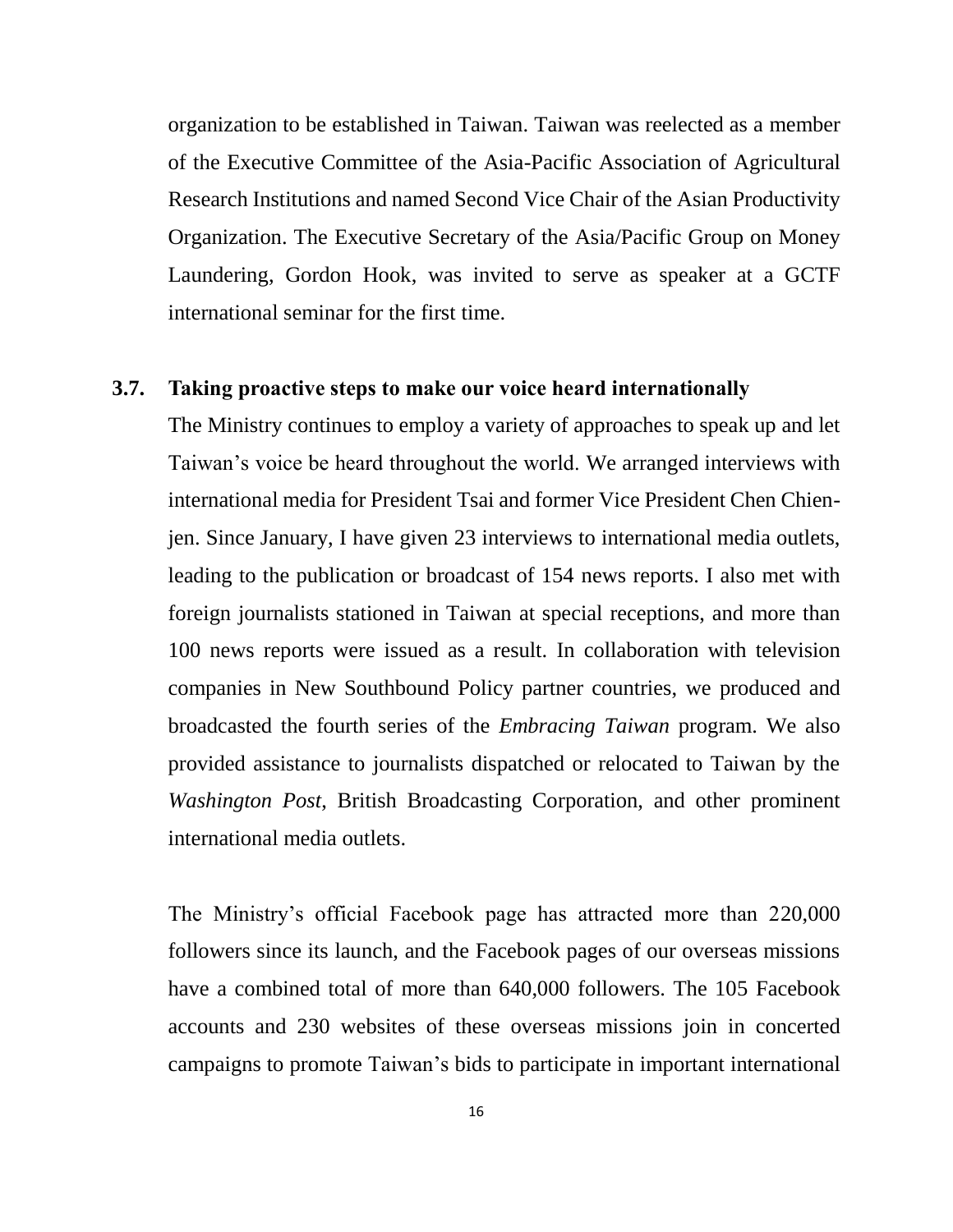organizations. Meanwhile, our official Twitter account has been viewed more than 200 million times, effectively raising Taiwan's international visibility.

#### **4. Further advancing steadfast diplomacy**

The Ministry will continue to forge ahead with steadfast diplomacy, focusing on the following priorities:

#### **4.1. Consolidating ties with diplomatic allies**

We are doing our utmost to consolidate relations with diplomatic allies. Once the pandemic has eased, we will continue to promote high-level mutual visits and expand bilateral cooperation. We will also work with democratic partners to support diplomatic allies; however, Taiwan will not engage in pointless checkbook diplomacy competition with China.

## **4.2. Deepening relations with like-minded and friendly nations**

We will make good use of the favorable international climate and friendly forces worldwide and continue to bolster partnerships with such like-minded nations as the US, Japan, European countries, Canada, Australia, and New Zealand to jointly counter threats and challenges and advance regional peace, stability, and prosperity.

## **4.3. Increasing international participation and making proactive contributions**

Based on the principles of professionalism, pragmatism, and making contributions, we will combine public- and private-sector resources and strengths to seek greater international participation through diverse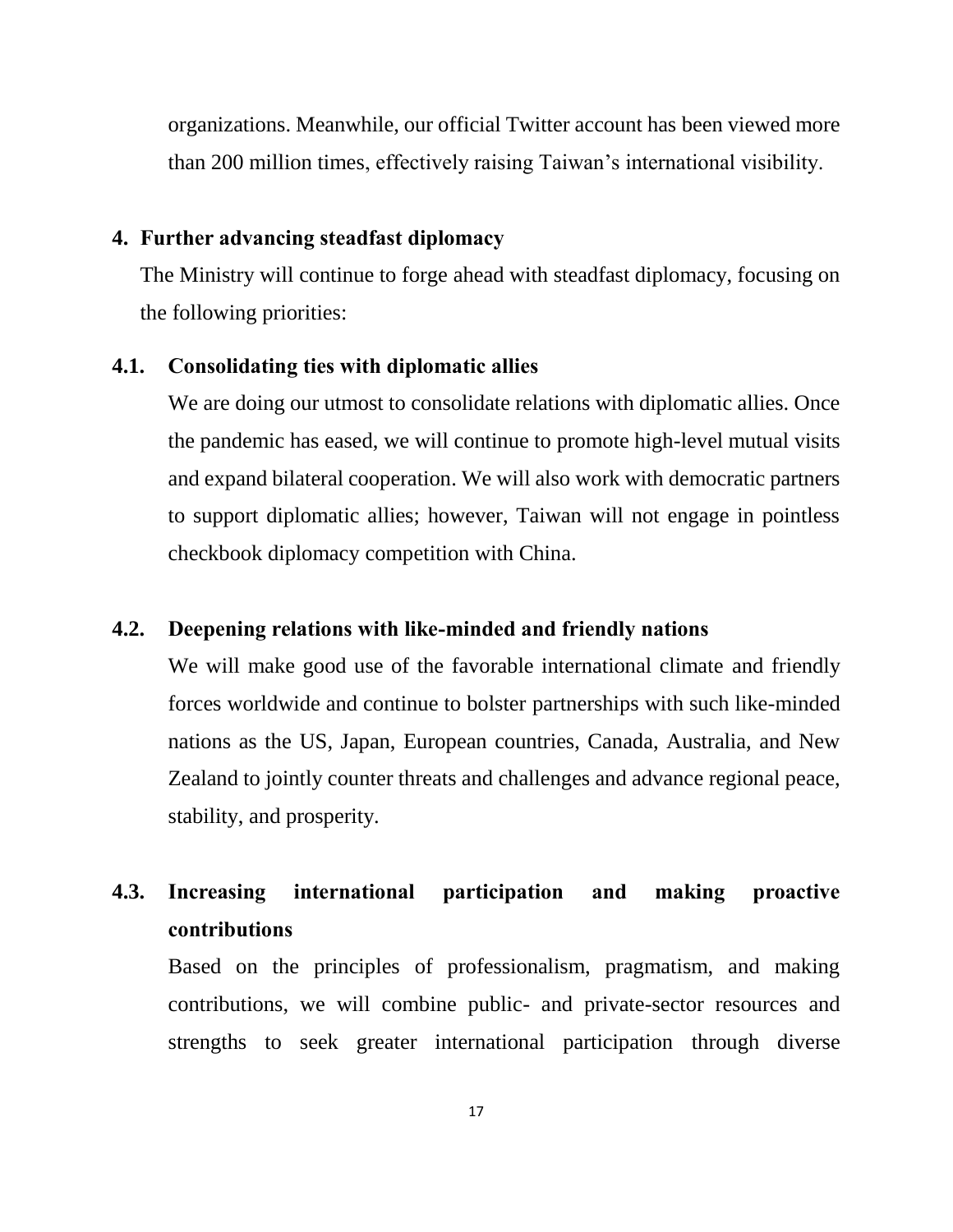approaches, while safeguarding our rights and interests in organizations to which we already belong.

## **4.4. Strengthening implementation of the New Southbound Policy**

To implement this policy, our government is focusing on four pillars: economic and trade cooperation, human resource exchanges, resource sharing, and regional connectivity. Taiwan's soft power is creating new mutually beneficial cooperation models as we seek to make substantive contributions to regional development.

## **4.5. Endeavoring to join regional economic integration mechanisms and strengthening regional cooperation**

Our highest priority is joining the Comprehensive and Progressive Agreement for Trans-Pacific Partnership (CPTPP). Our government officially submitted an application for CPTPP accession in late September. The Ministry will continue to actively seek the support of CPTPP members through bilateral and multilateral channels. Japan has already said that it welcomes our bid.

## **4.6. Making our voice heard internationally**

We continue to employ diverse approaches toward speaking out among the international community so that the world can gain a better understanding of and further support Taiwan. In particular, we will increase our use of new media platforms to highlight Taiwan's positive image.

## **4.7. Fulfilling our international responsibilities**